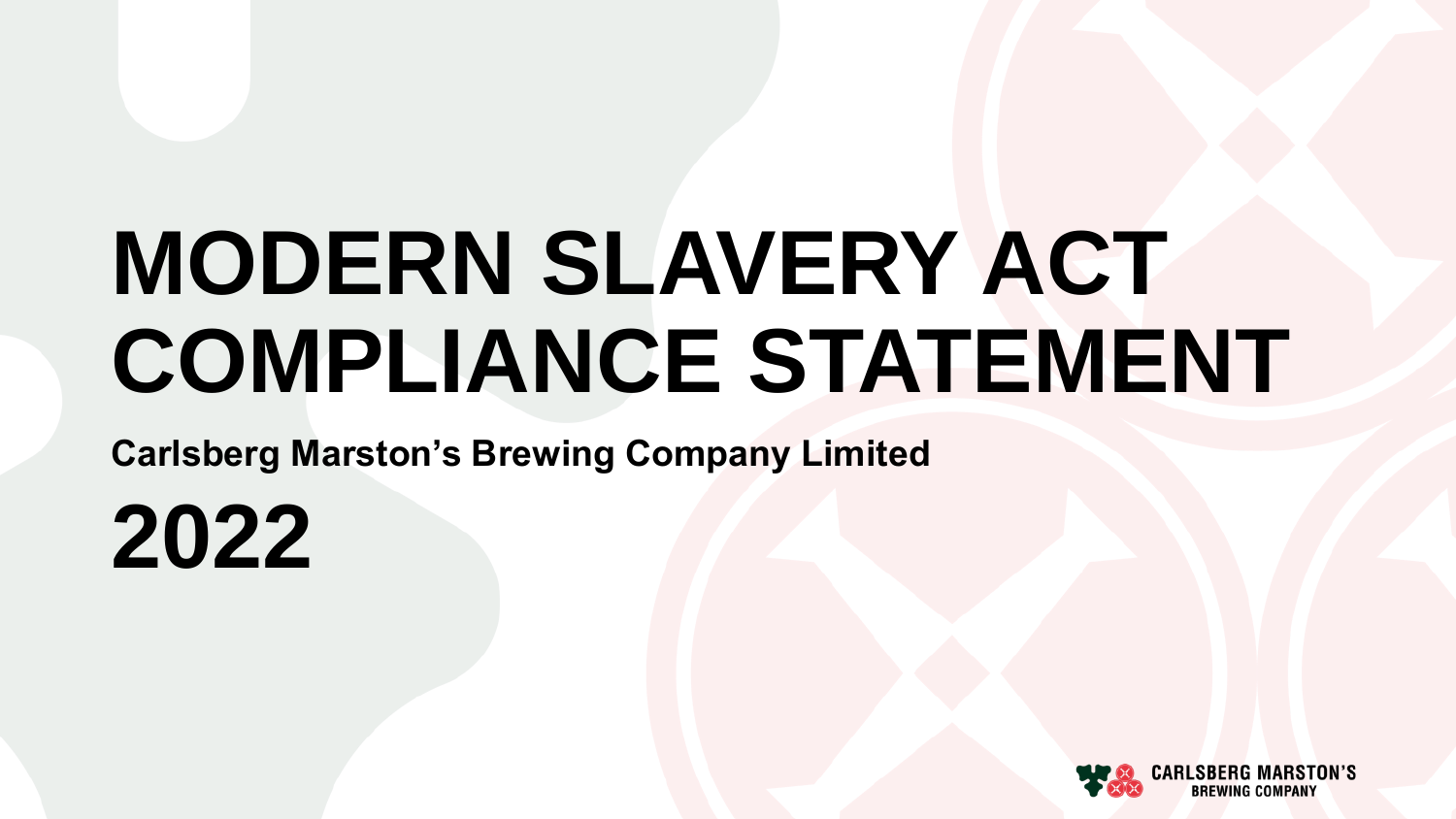### **INTRODUCTION FROM THE BOARD OF CARLSBERG MARSTON'S BREWING COMPANY LIMITED (CMBC)**

We are proud of the steps we have taken to combat slavery and human trafficking within our business and our supply chain to date and are committed to continually improving our practices. We are opposed to all forms of modern slavery including forced and compulsory labour, human trafficking, and child labour, and will continue to work to prevent modern slavery in our business and in our supply chains.

#### **WHAT IS THE MODERN SLAVERY ACT AND HOW DOES IT AFFECT CMBC?**

The Modern Slavery Act (**Act**) is a pioneering piece of legislation that was passed into law by the UK Parliament in 2015. The objective of the Act is to encourage greater transparency for consumers and amongst businesses about steps taken to combat slavery and human trafficking within businesses and their supply chains.

Following the introduction of the Act, companies that exceed certain thresholds must complete an annual statement which explains the steps that the organisation has taken during the preceding financial year to address slavery and human trafficking.

CMBC's statement for the financial year ending 31 December 2021 is set out below and includes an overview of our company structure and practices during that period.

### **ORGANISATION'S STRUCTURE**

We market, promote and supply certain alcoholic and nonalcoholic drinks in the UK with our well-known brands including Carlsberg Danish Pilsner, Carlsberg Export, Tetley's, Hobgoblin and Marston's Pedigree, as well as licensed brands San Miguel, Erdinger and Estrella Damm. We are a part of the Carlsberg group (the **Carlsberg Group**), and until 31 October 2020 our ultimate parent company was Carlsberg A/S, which has its head office in Denmark and is listed on the Copenhagen stock exchange.

On 30 October 2020, Carlsberg UK Holdings Limited and Marston's PLC completed a 'joint venture' transaction to create a new beer company group, the '**Carlsberg Marston's Brewing Company Group**' or '**CMBC Group**'.

From 31 October 2020, CMBC became part of the CMBC Group. Please see our [website](https://www.carlsbergmarstons.co.uk/newsroom/two-breweries-become-one-as-carlsberg-marston-s-brewing-company/) and the "Our Business" section of Marston's PLC's 2020 modern slavery [statement](https://www.marstonspubs.co.uk/docs/responsibility/slavery-and-human-trafficking-statement-2020.pdf) for more details on the creation of the CMBC Group.

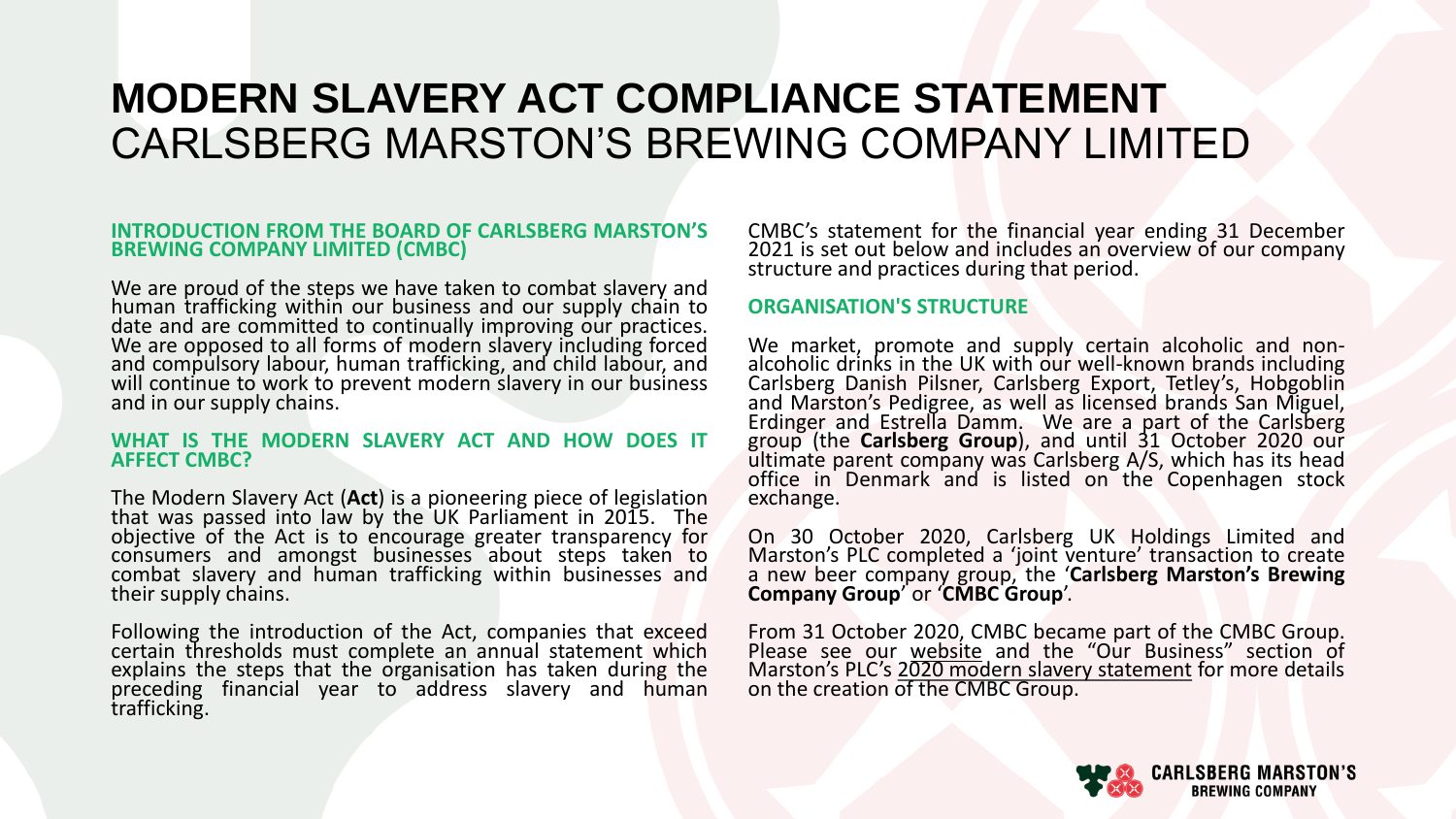Following completion of the joint venture, we have two ultimate parent companies: (1) Carlsberg A/S (this is our ultimate majority owner with a 60% shareholding in the joint venture); and (2) Marston's PLC which has its head office in England, is listed on the London Stock Exchange and owns 40%.

We remain a part of the Carlsberg Group because Carlsberg A/S is the ultimate majority shareholder of CMBC.

### **OUR BUSINESS**

Carlsberg Group's business is organised into three regional business units: Western Europe, Eastern Europe, and Asia, with additional areas reached via licensing arrangements and exports. Please see the [Carlsberg](https://www.carlsberggroup.com/) Group website for more details.

### **OUR SUPPLY CHAINS**

Our supply chains include the manufacture, distribution, marketing and sales of our products. Our sister company, Carlsberg Supply Company AG (**CSC**), is responsible for global planning, procurement, production and logistics in the Carlsberg Group. We also procure goods and supplies directly from suppliers.

### **OUR POLICIES ON SLAVERY AND HUMAN TRAFFICKING**

We are committed to respecting human rights and ensuring that there is no modern slavery or human trafficking in any part of our business. As a signatory of the UN Global Compact (**Compact**) since 2008, the Carlsberg Group is committed to its 10 principles, which include human rights, and is also committed to the UN Guiding Principles on Business and Human Rights (**UNGP**). CMBC aims to act in compliance with these principles as we are a part of the Carlsberg Group.

Our commitment to respect human rights is reflected in our policies. In 2021, the Carlsberg Group worked with Shift, the leading centre of expertise on the UNGP, to review and strengthen its Labour and Human Rights Policy and published a revised policy which was renamed the [Human](https://www.carlsberggroup.com/media/46355/human-rights-policy.pdf) Rights Policy The Human Rights Policy applies globally to management, employees, and contract workers of all members of the Carlsberg Group (including CMBC in the UK) and is overseen and approved by the Carlsberg Group Executive Committee.

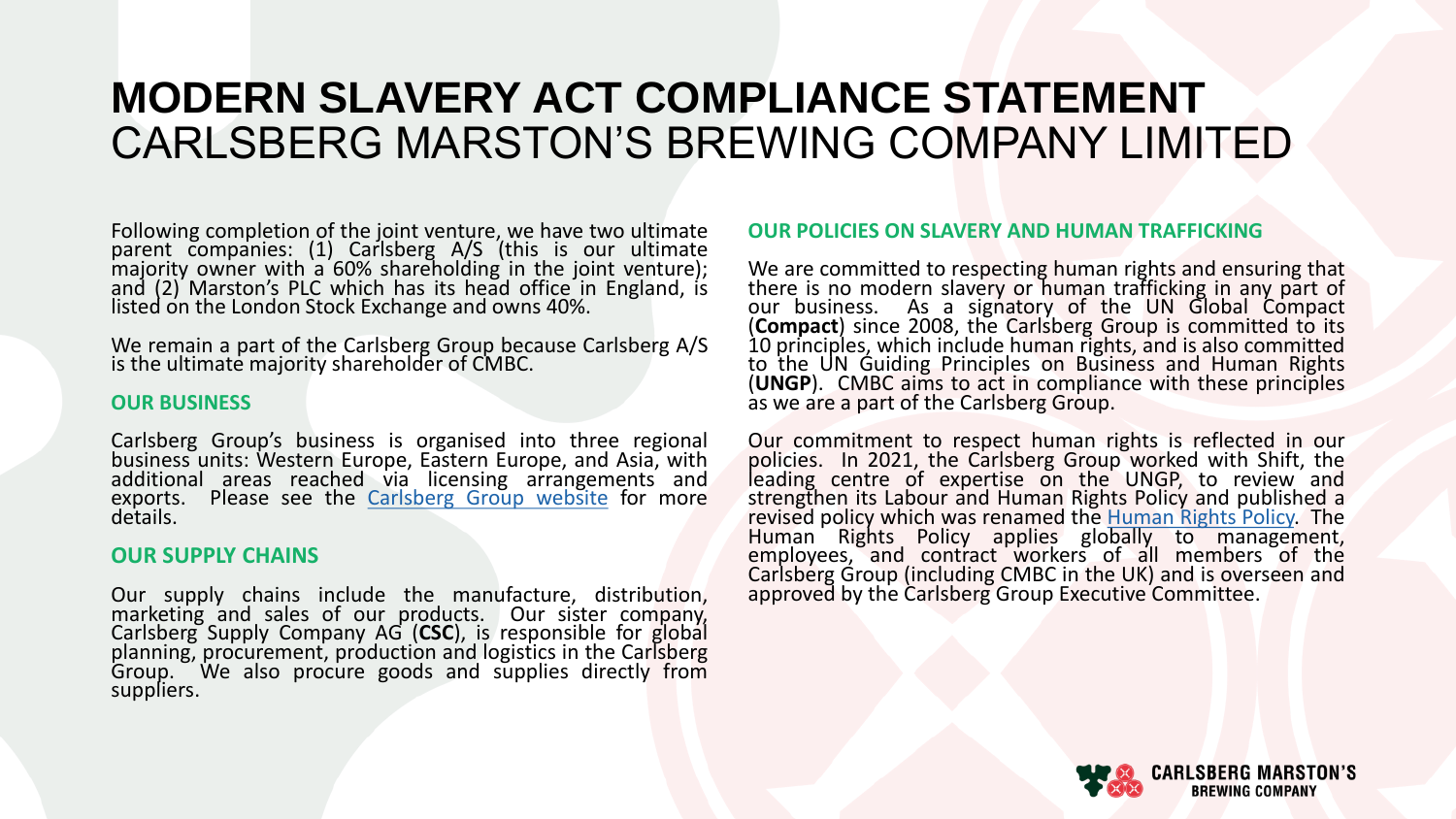This Policy is our human rights governance document which, amongst other things, communicates our commitment to respect human rights across all our business activities and relationships (throughout our value chain) and provides guidance on appropriate behaviour when it comes to labour and human rights issues. It covers topics such as working hours, benefits and wages, freedom of association, non-discrimination, harassment, and child and forced labour.

To enable us to enforce effective systems and controls to ensure slavery and human trafficking is not taking place anywhere in our supply chain and implement our commitment to respect human rights in all our business activities and relationships throughout our value chain (as communicated in the Human Rights Policy), we expect our suppliers, vendors, agents, [contractors,](https://www.carlsberggroup.com/media/38454/supplier-licensee-code-of-conduct-2019-vfinal.pdf) and licensees to comply with the Carlsberg Group Supplier and Licensee Code of Conduct. The Carlsberg Group Supplier and Licensee Code of Conduct includes requirements in respect of labour and human rights (e.g. a prohibition on forced and child labour), health and safety and environmental sustainability. If these requirements are not met, we must be informed and the third party must act quickly to fix the problem. Failure to meet these requirements or remedy non-compliances may result in termination of the contract.

In 2021, the Carlsberg Group carried out 121 regular quality and compliance audits of business-critical suppliers to monitor adherence to these requirements.

Compliance clauses and a reference to the Supplier and Licensee Code of Conduct are included in all of the Carlsberg Group's procurement contract templates including its general terms and conditions of procurement. These templates are used by local markets as the basis for the majority of their contracts including by CMBC in the UK. Where a third party's contract template is used, equivalent wording is added to ensure the same level of contractual protection.

The Carlsberg Group plans to continue to embed human rights in company-wide governance and compliance systems in 2022, including by strengthening human rights monitoring. It is also planning to re-assess its approach to responsible sourcing.

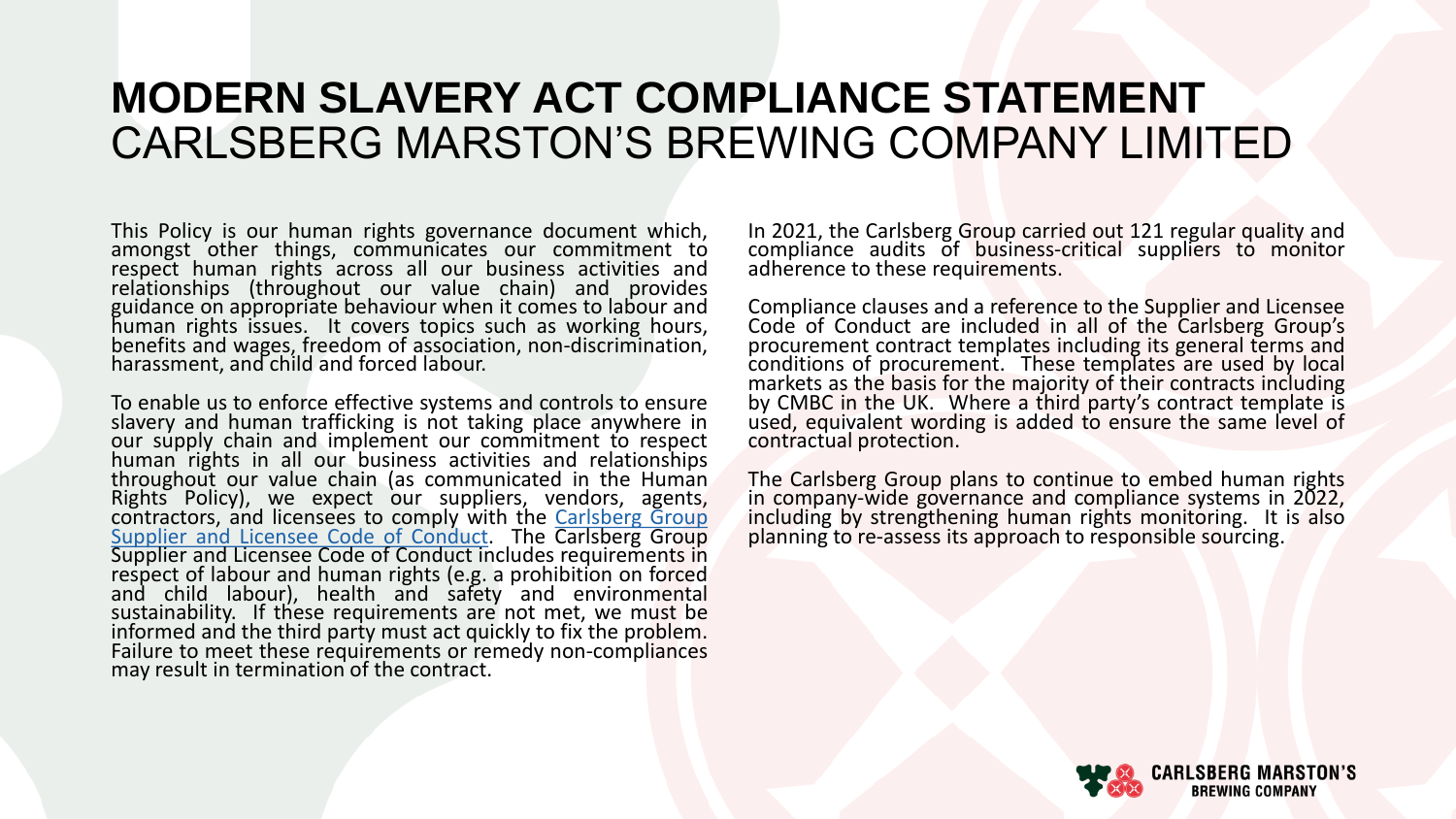#### **OUR DUE DILIGENCE PROCESSES, RISK ASSESSMENT AND MEASURING EFFECTIVENESS IN RELATION TO SLAVERY AND HUMAN TRAFFICKING**

As part of CMBC's commitment to combatting unethical behaviour and in order to comply with applicable laws, we screen our business partners and a fundamental part of this process is to ensure we have all the necessary details about our partners before we engage them.

CMBC employees are obliged to maintain records of all screening procedures undertaken, and information obtained as part of 'knowing' our business partners. Without satisfactory documentation, CMBC will not be able to progress a business arrangement with a partner.

The Carlsberg Group also engages an independent third party to operate a "Speak Up" process across the business. The Speak Up system encourages and facilitates employees and anyone who works with us (including suppliers and their workers) to speak up about situations or conduct that are not in line with our Code of Ethics and Conduct, policies or applicable laws and regulations (e.g. human rights violations), without fear of retaliation. The Speak Up process is activated via an externally hosted telephone line or online reporting.

Investigations are conducted by locally trained representatives and overseen by the Carlsberg Group's Internal Audit Team, the Carlsberg Group's Integrity Committee oversees investigations of the most serious allegations. Information received through the Speak Up process is used by Carlsberg Group to continually improve processes.

Of the total number of Speak Up reports received in 2021 (157), 53 (34%) were related to human rights topics (including discrimination and harassment, retaliation, health and safety, labour law breaches and other HR issues). Of the human rights investigations the Carlsberg Group completed during 2021, 43% were fully or partially substantiated and each of these was addressed through an agreed action plan. Please see the Carlsberg Group's 2021 [Environment,](https://www.carlsberggroup.com/media/48860/carlsberg-group-esg-report-2021.pdf) Social and Governance Report for further details.

### **TRAINING FOR STAFF**

In 2021, in accordance with Carlsberg Group requirements, we allocated e-learning on the revised Human Rights Policy to our human resources team (including those who have joined CMBC from Marston's PLC).

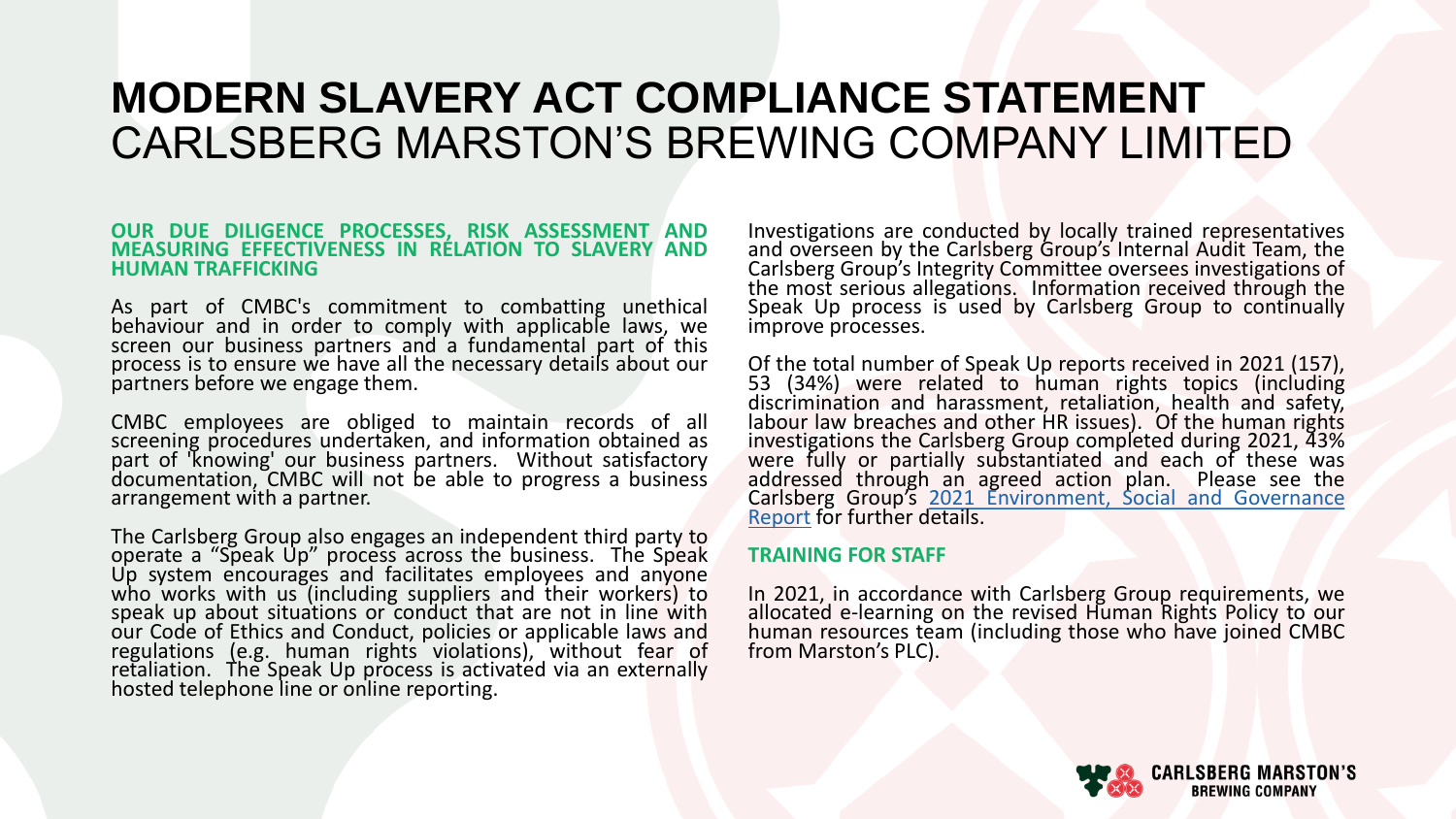We also allocated this e-learning to people managers who have joined CMBC from Marston's PLC. To clarify, we ensure this elearning is allocated to all new people managers and human resources professionals when they join CMBC. Our ambition for 2022 is to require UK procurement employees (as well as procurement managers) and all other people managers to complete this e-learning.

In addition to the Human Rights Policy e-learning outlined above, to reflect our commitment to act ethically and with integrity, all employees at CMBC undertake a Code of Ethics and Conduct e-learning training module when they join the company. Whilst this e-learning module does not directly address specific modern slavery topics, it covers a wide range of ethical and legal and compliance issues, including anti-bribery and corruption, competition law, data protection and privacy, conflicts of interest, political activities, discrimination and harassment and reflects the requirements contained within the Carlsberg Group's Code of Ethics and Conduct. Completion of this e-learning training is monitored, and additional training and awareness activities undertaken on a regular basis. It is our belief that a knowledge of other ethical and legal and compliance issues challenges our employees' decision making, encourages a culture of compliance and embeds the commitment to acting ethically and with integrity within the business therefore indirectly contributing to modern slavery compliance and a respect for human rights.

In 2021, the Carlsberg Group refreshed the Code of Ethics and Conduct, strengthening provisions in key areas, adding 'dos and don'ts' checklists and featuring an ethical decision making guide for employees. As a result, an updated e-learning training module on the refreshed Code of Ethics and Conduct was rolledout to our employees in 2021 (including those who have joined CMBC from Marston's PLC).

In 2020, all CMBC employees with a corporate email address were required to complete a new Anti-Bribery and Corruption elearning course launched by the Carlsberg Group. This elearning course was allocated to employees who joined CMBC from Marston's PLC in 2021 as a result of joint venture. The aim of the e-learning is to help employees identify different types of bribery, what they can do to protect themselves and the business, how to resist bribery and how to raise concerns if they know or suspect wrongdoing. To clarify, we ensure this elearning is allocated to all new people managers and employees in commercial functions when they join CMBC.